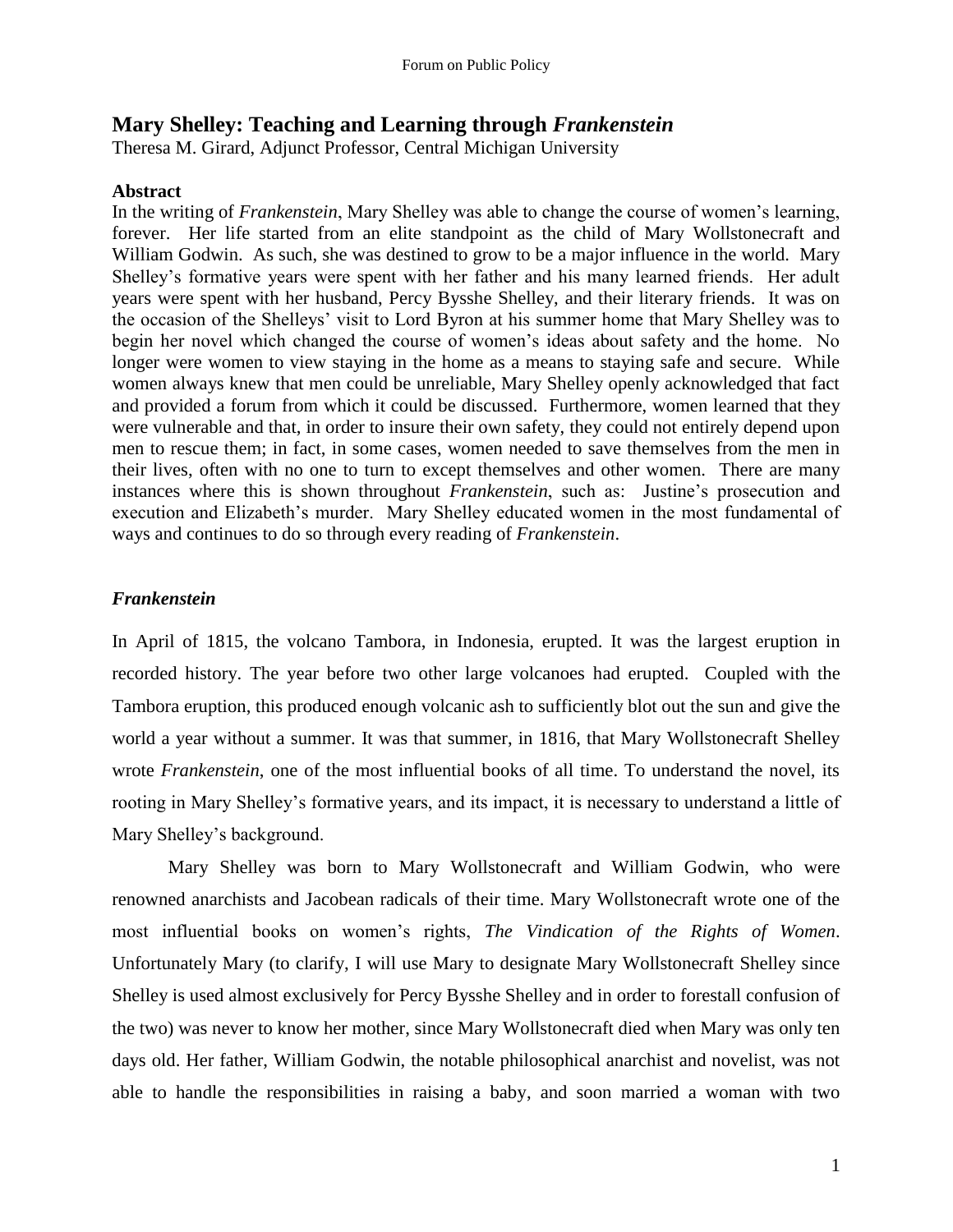daughters. Mary never received her father's emotional support, but was able to flourish under his educational support. Godwin was sought out by a wide variety of notable authors of the time which included: Wordsworth, Coleridge, Hazlitt and Percy Bysshe Shelley. On many occasions, Mary, after being sent to bed by her step-mother, was able to sneak back into the room to hear the authors and philosophers expound on their works and debate many current issues. On one occasion she was able to hear Coleridge recite his *Rime of the Ancient Mariner* just before it was published. It was under her father's tutelage and encouragement that Mary was able to grow intellectually and creatively at a time when women were not afforded an education other than what could be considered proper disciplines for young ladies: i.e. Needlework of all kinds, music, art, fine penmanship, and reading (mainly of novels {like Fielding's Pamela}, diaries, poetry and travelogues). Mary caught the eye of Percy Bysshe Shelley when she was 16 years old, and when she was 17 they eloped to the European continent because Shelley was already married in England.

The Shelleys traveled across the continent and made many friends in the literary world. One dear friend was Lord Byron, who became enamored with Mary's step-sister Jane (who called herself Claire). During the summer of 1816, the year without a summer, the Shelleys, Lord Byron, Mary's step-sister, Claire, as well as several other unnamed guests, stayed at Lake Geneva in Switzerland. What was to be a happy, carefree summer ended up as a dreary, cold, dismal time with no one able to enjoy the lake or its environs. According to several sources, the year was so bad, weather-wise, that crops failed around the world. Grapes in the Champagne region of France were frozen on the vine. The Swiss government issued pamphlets explaining which plants were edible and which were poisonous. The Swiss people suffered from such famine that they were reduced to eating moss. This was the climate in which the Shelley party found themselves; although, as members of the upper class, they did not suffer as much from the famine. It was during a particularly bleak time that, some say, Lord Byron proposed that each guest write a ghost story. The common belief is that Mary Shelley was the only one to complete her story. However, there is evidence that other stories were written and published from that summer at Lord Byron's estate. One such work was written by John Polidori: *The Vampyre*, from which Bram Stoker gained his inspiration to write *Dracula*.

Mary Shelley, well aware of her mother's most famous work, was able to put together a novel which sent terror into many hearts because of the subtly placed messages within the book.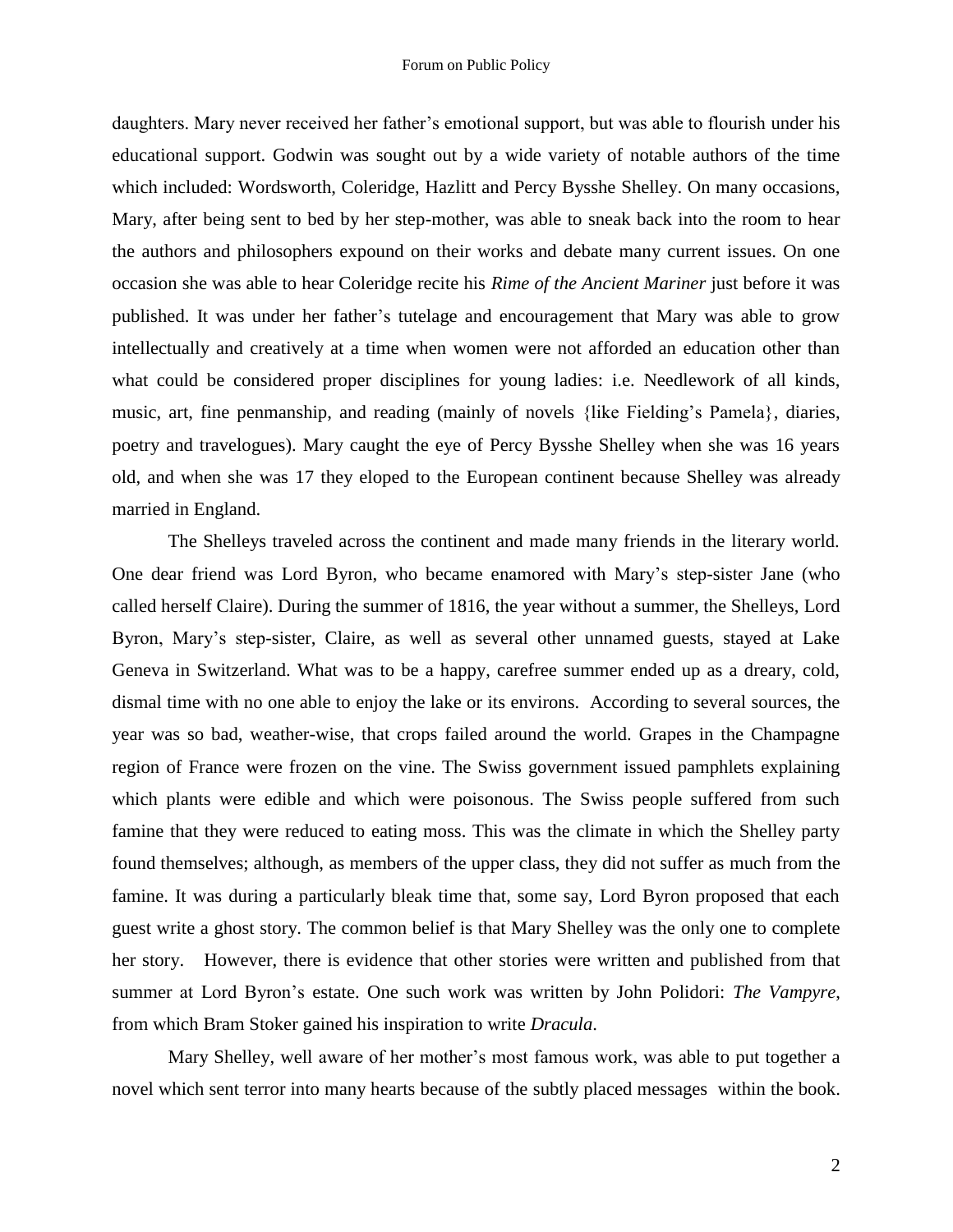Her awareness of her mother's stand on women's rights influenced how Mary was to write the story as a cautionary tale for women. Whether or not Mary was completely aware of these messages of caution and how they played out in her novel, they are still present and the readers are influenced in some subtle, and other not so subtle, ways. The chief message, of course, was not to play God and tinker with creation. The other messages contained within the pages were equally, and at times, more important to the general readership. One important theme reflects the rights of women in that the main female character, Elizabeth, is only accorded secondary status and is a direct reflection of how Frankenstein views her place in his world. This is a major point which will be discussed at more length later in the paper. Other messages, meant for women readers, include the message that learning in isolation (as was the chief means of women's education during that time period) is very dangerous to society, as well as the individual. Another point is that women should learn to be more independent and should not rely totally on men for their security, emotional, and financial stability. Other points include the fact that most novels written at the time were of the Romantic era and glorified God, nature and the individual. Even Jane Austen, in her satirizing of the upper class, utilized those same tenents. Virtually every story ended happily. Mary Shelley changed everything with the writing of the first successful Gothic novel.

As a Gothic novel, *Frankenstein* goes against the signifiers of the Romantic Era.

Romanticism valued God, nature, the individual, the emotions and the exotic. Gothic dwelt only on the exotic and the emotions, and then only the emotions of horror, fear, and depression. The individual was not important, except when imparting emotion. Along this line, it is very significant that the story is written in the epistolary mode by Victor Frankenstein, as he tells his story to Captain Robert Walton (who relates Victor's story to his sister through the letters), because it brings the story that much closer to the reader, as if it is being told directly to them; the reader is in on the secret along with Captain Walton. One further note on the narration is that the relating of the story becomes multi- layered when Frankenstein tells Walton, who records it in letters to his sister, to which the reader becomes privy, and as a further layer, the creature relates his story to Victor and then continues down the chain. The fact that Walton tells the story to his *sister* is of utmost importance in that women are being taught the significance of formal education versus self-education. This is further played out when it is learned that the creature is extremely articulate, but self-taught and, therefore, cannot be good. Also, it relates the story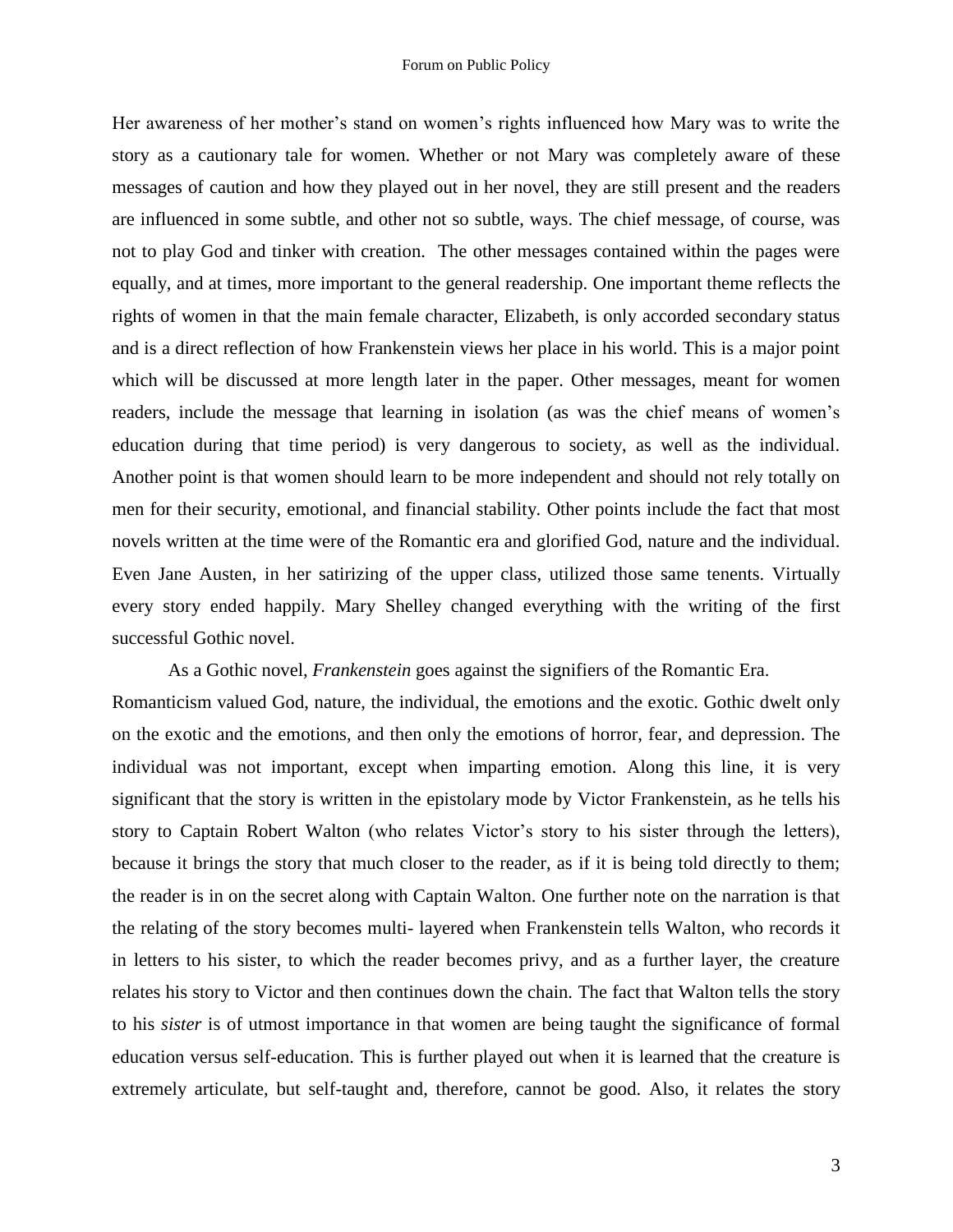purely from Victor Frankenstein's perspective and, therefore, allows him to censor himself and give the reader only what he wants the reader to know. It is one reason why the book cannot be classified as pure science fiction. There is no science in it. Frankenstein cleverly tells Walton that he will not tell how he was able to achieve his creation because he does not want anyone to make the same mistake as he made. In doing this, Mary Shelley eliminates the need to go into intricate scientific data, which she doesn't know well enough to fake, and also serves to make the creation much more mysterious and miraculous. The reader is also made to realize just how tormented and remorseful Frankenstein is about what he has created. It does not, however, excuse his behavior throughout the story which directly leads to murder and general mayhem.

To begin, the story with Captain Walton relating how he happened to be stuck in the ice near the Arctic draws the reader into the remoteness of the area, especially in the early 1800s. Walton takes three letters to his sister, Mrs. Saville of London, to detail how isolated he and his crew are. He mentions that his ship is several hundred miles from any land. After seeing a lone person with a dog sled approximately a half mile from the ship, Walton and the crew recognize that the person "had the shape of a man, but apparently of gigantic stature".<sup>1</sup> A few hours later, the crew is shocked to find another man alive on the ice. The man, later identified as Victor Frankenstein, refuses to come aboard the ship until he learns that the destination of the ship is the North Pole. Once aboard, Walton nurses Frankenstein back to health and is rewarded by hearing Frankenstein's tale of misery, self-blame and horror. To reach the beginning of Victor's story, the reader is led through a series of six letters to Walton's sister. This lengthy build-up is necessary in order to understand the isolation of Walton, his ship, and Frankenstein's desperation in following his creature to the ends of the Earth.

Frankenstein begins to relate his story through background information that seems vital to understanding how he got to the point of traversing the arctic ice, alone, by dog sled. He relates the circumstances surrounding the marriage of his parents and how his father sought to "shelter [his wife—Victor's mother], as a fair exotic is sheltered by the gardener".<sup>2</sup> Mary calls on the images of the Romantic Era to draw in the reader to a tale of supposed love and tranquility. Victor relates how he was esteemed by his parents and goes so far to speak of what they apparently owed him.

<sup>1</sup> Mary Shelley, *Frankenstein or, The Modern Prometheus* ed. Maurice Hindle. (New York: Penguin 1985), 73.

<sup>2</sup> Shelley, *Frankenstein*, 82.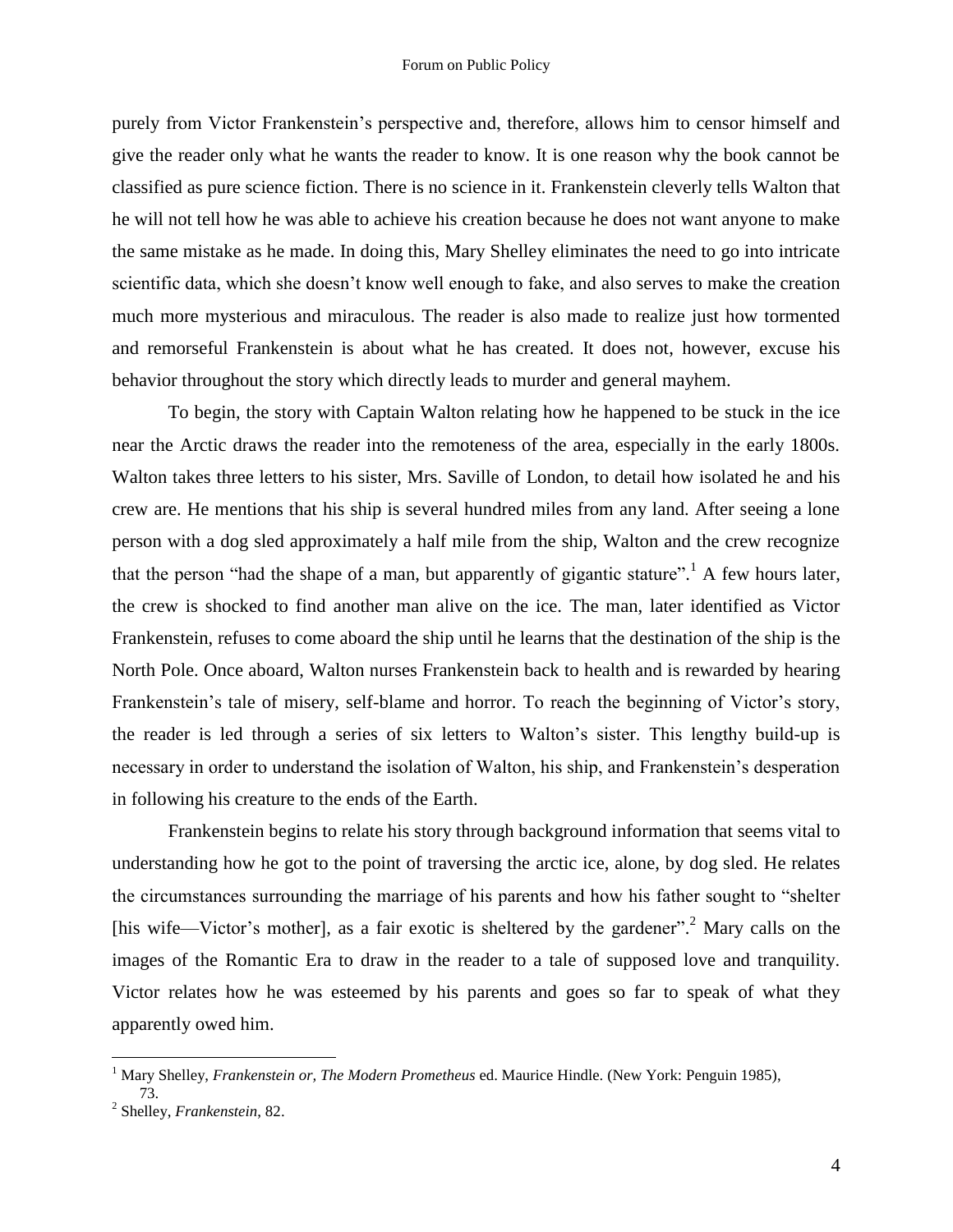## Forum on Public Policy

I was their plaything and their idol, and something better—their child, the innocent and helpless creature bestowed on them by heaven, whom to bring up to good, and whose future lot it was in their hands to direct to happiness or misery, according as they fulfilled their duties towards me. With this deep consciousness of what they owed towards the being to which they had given life, added to the active spirit of tenderness that animated both, it may be imagined that while during every hour of my infant life I received a lesson of patience, of charity, and of self-control. I was so guided by a silken cord that all seemed but one train of enjoyment to me. $3$ 

This is very special and tender treatment given to Victor, and which he too quickly forgets when he gives life to another. Frankenstein, however, continues to give his own background and how Elizabeth comes into the lives of the Frankensteins. She was found among a group of children of a peasant woman. The woman relates how Elizabeth was left with them because her mother had died and the family was in want of a wet nurse (this is a reflection of Mary Shelley's own life). Unfortunately, Elizabeth's father died in an Austrian dungeon and his child became an orphan. Mrs. Frankenstein, with her husband's permission, decided to take in the orphan girl. Victor describes her coming to live with them as a blessing, but continues to describe Elizabeth in specific terms, as an object, as to how she relates directly to him as "my more than sister—the beautiful and adored companion of all my occupations and my pleasures". <sup>4</sup> He even says that his mother joked that she had "a pretty present for my Victor"<sup>5</sup>, and, thus, Elizabeth became his and, he foreshadows, that until "death she was to be mine only".<sup>6</sup> Elizabeth was merely an object, a gift, and never seen as an independent person. He continues with their upbringing and the subsequent birth of two younger brothers, but fails to mention their names or when the youngest was born and their age difference.

Instead, Victor Frankenstein relates his early education as self-taught and problematic. "I was, to a degree, self-taught…and I was left to struggle with a child's blindness, added to a student's thirst for knowledge".<sup>7</sup> He continues to relate how he made discoveries on his own and read many pseudo-scientists who were later dismissed by professors who denigrated their teachings. Again, this shows how self-education can be insidious. In the midst of his ramblings, Victor returns again and again to mention Elizabeth, and how she was an angel to all and the

<sup>3</sup> Shelley, *Frankenstein*, 82.

<sup>4</sup> Shelley, *Frankenstein*, 84.

<sup>5</sup> Shelley, *Frankenstein*, 84.

<sup>6</sup> Shelley, *Frankenstein*, 84.

<sup>7</sup> Shelley, *Frankenstein*, 88.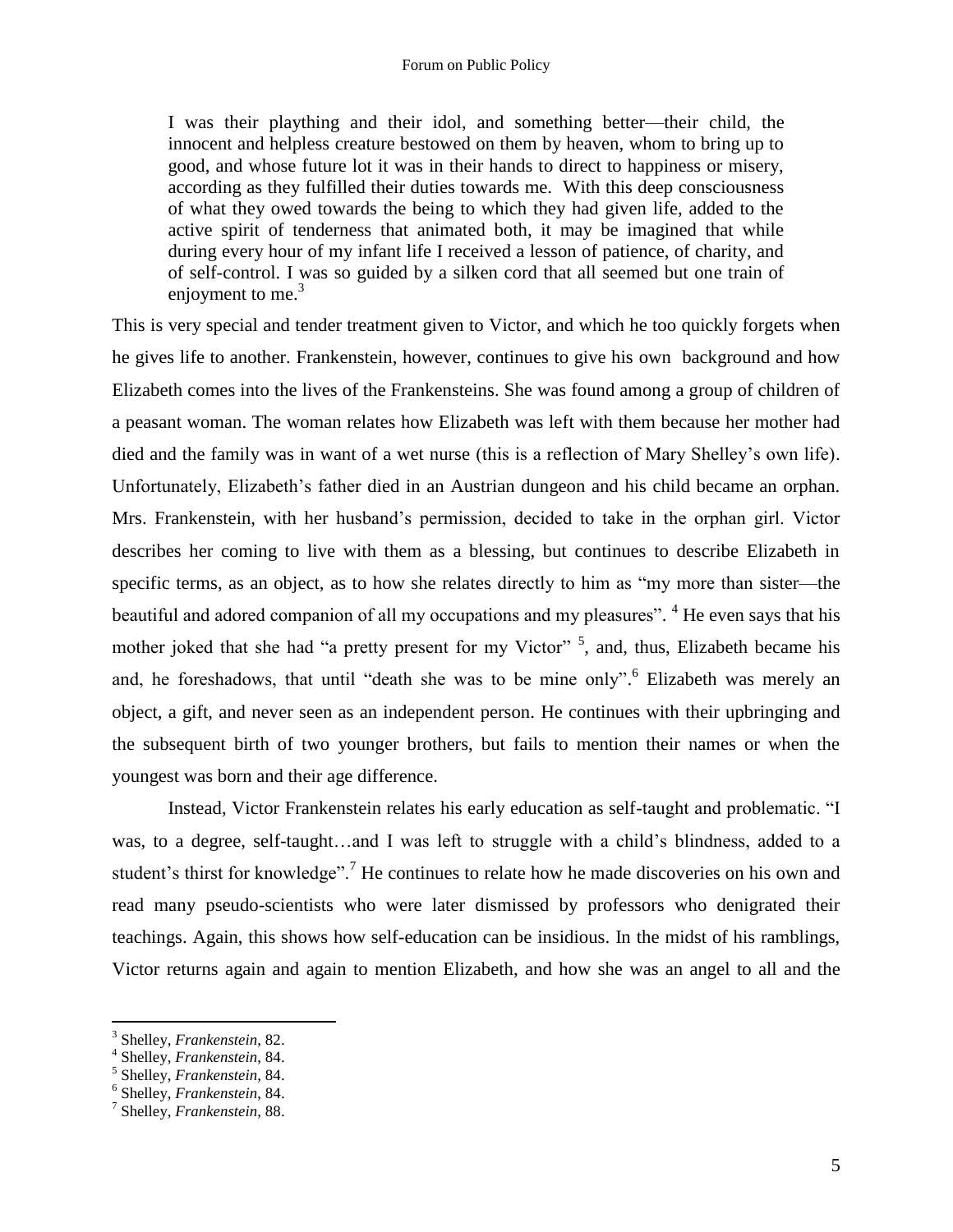comfort of the family when Mrs. Frankenstein died after contracting scarlet fever after nursing Elizabeth during her bout with scarlet fever.

After nearly 100 pages, Victor finally leaves for his first formal education at Ingolstadt which was delayed by the death of his mother. Upon arriving at the university, Victor visits several professors who ask him about his education up to that point. When he tells them about the principle authors whom he has read, one professor, M. Krempe, stares at him and replies, "have you really spent your time in studying such nonsense?"<sup>8</sup> He continues by berating Victor with the following statement:

Every minute, every instant that you have wasted on those books is utterly and entirely lost. You have burdened your memory with exploded systems and useless names. Good God! In what desert land have you lived, where no one was kind enough to inform you that these fancies which you have so greedily imbibed are a thousand years old and as musty as they are ancient?…My dear sir, you must begin your studies entirely anew.<sup>9</sup>

These statements clearly show the awakening of 19th century scientific thought through the refutation of supposed masters. Professor M. Waldman became his mentor after the terrible blow to his ego by M. Krempe. Waldman encouraged Victor to surpass the past masters. He became impressed by Victor's work ethic and willingness to apply himself to chemistry. He states that he believes Victor capable of wondrous things, but warns him that if he wishes to become a great man of science, he needs to apply himself to all to the other branches of science as well.<sup>10</sup> Waldman directs Frankenstein's learning by assigning the correct books for him to study. He also promises Victor that he will have the use of all of the laboratory equipment when he knows enough so that he will not misuse it. $11$  It is through his formal education at the university that Victor makes great strides and even gains the esteem and admiration of the whole of the university population—professors and students alike. Victor relates to Walton that in some studies "you go as far as others have gone before you, and there is nothing more to know; but in a scientific pursuit there is continual food for discovery and wonder".<sup>12</sup> After his introduction to the study of anatomy, Victor becomes obsessed with the study of natural decay upon the body and tells Walton that, when he combines that knowledge with his observations of electricity in

<sup>8</sup> Shelley, *Frankenstein*, 94.

<sup>9</sup> Shelley, *Frankenstein*, 94.

<sup>10</sup> Shelley, *Frankenstein*, 97.

<sup>11</sup> Shelley, *Frankenstein*, 97.

<sup>12</sup> Shelley, *Frankenstein*, 98.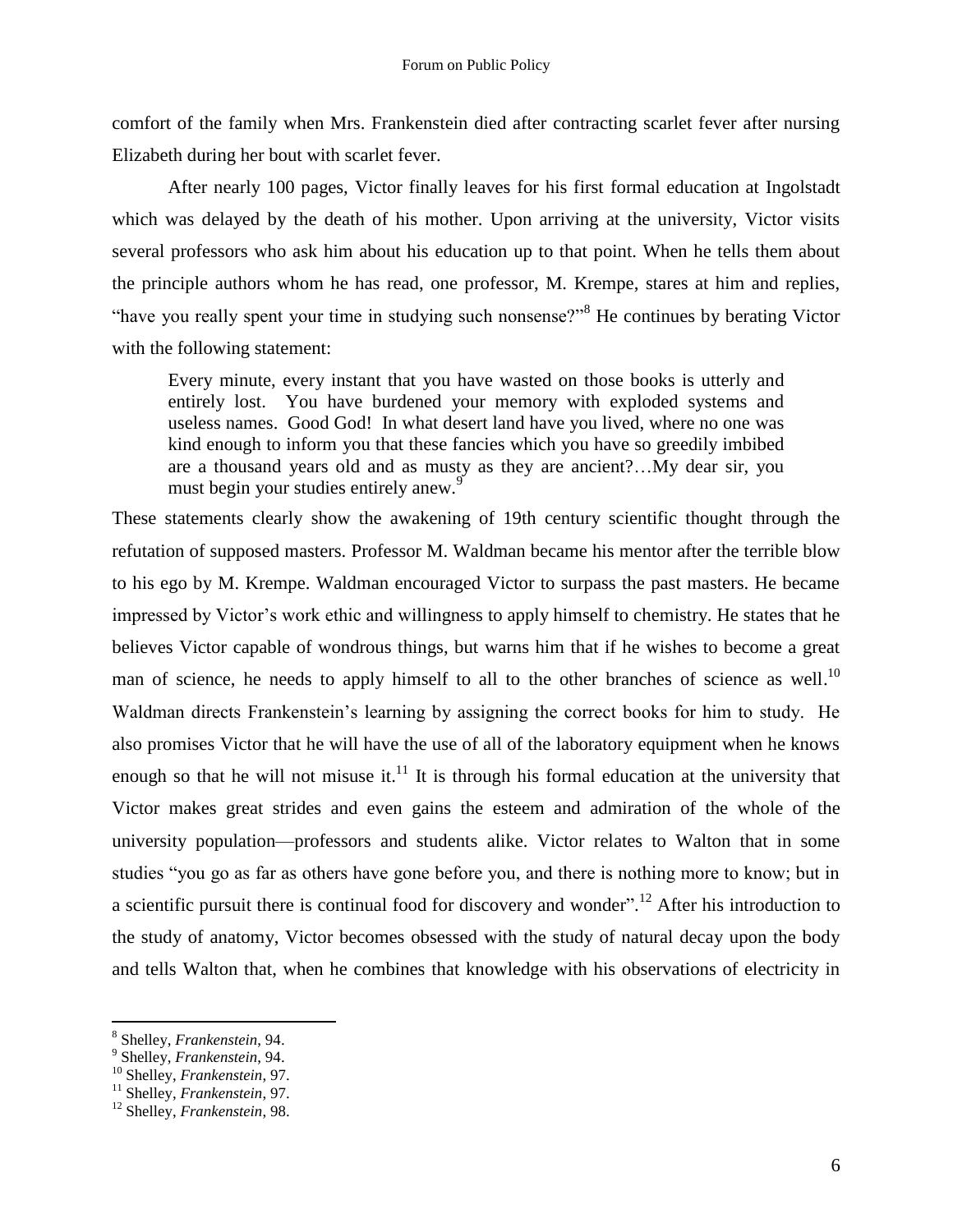thunderstorms, he learns the secret to bestowing life on inanimate tissue.<sup>13</sup> This is also the point in the story where Mary Shelley, through her narrator, informs the readers that they will not learn the secret that Victor knows. Victor does not want the reader to fall into the same error that became his downfall. In other words, he found the secret through formal study and if we want to do the same, we need to attend a university, apply ourselves to all areas of endeavor, and we, too, may learn the secrets of bestowing life. If the readers want to try it on their own, they will fail.

Victor continues his lecture on the hazards of studying in isolation when he relates how his father chided him for ignoring his family. His father says that Victor's lack of response to his family is "proof that [his] other duties are equally neglected".<sup>14</sup> Because Victor is relating this after the fact, he has a different perspective on what he accomplished. He tells Walton how wrong it is to study in isolation:

If the study to which you apply yourself has a tendency to weaken your affections and to destroy your taste for those simple pleasures in which no alloy can possibly mix, then that study is certainly unlawful, that is to say, not befitting the human mind. If this rule were always observed: if no man allowed any pursuit whatsoever to interfere with the tranquility of his domestic affections, Greece had not been enslaved, Caesar would have spared his country, America would have been discovered more gradually, and the empires of Mexico and Peru had not been destroyed.<sup>15</sup>

Men, acting on their own or in their own interests, can have devastating effects on civilizations and world peace for generations. Had they only taken the time to pursue family interests and been at peace, internally, civilizations would not have fallen and the world would be an entirely different place. Unfortunately, Victor Frankenstein says that this rarely happens with men of intellect and ambition, and he had both.

In the beginning, Victor speaks of the dedication of his parents to their responsibility of raising their children and how devoted they were. He also mentions how much he loved them for it. Now, in chapter 5, Victor (as the voice of Mary Shelley) talks about finishing his experiment and how his creation became imbued with life. He has never given any thought to the possibility that he might actually succeed and re-animate lifeless tissue. He speaks of the "breathless horror and disgust<sup> $16$ </sup> which filled his heart and he runs away from that which he created, giving no thought whatsoever of his responsibility to his creature or the society on which it is unleashed,

<sup>13</sup> Shelley, *Frankenstein*, 98.

<sup>14</sup> Shelley, *Frankenstein*, 103.

<sup>15</sup> Shelley, *Frankenstein*, 103.

<sup>16</sup> Shelley, *Frankenstein*, 105.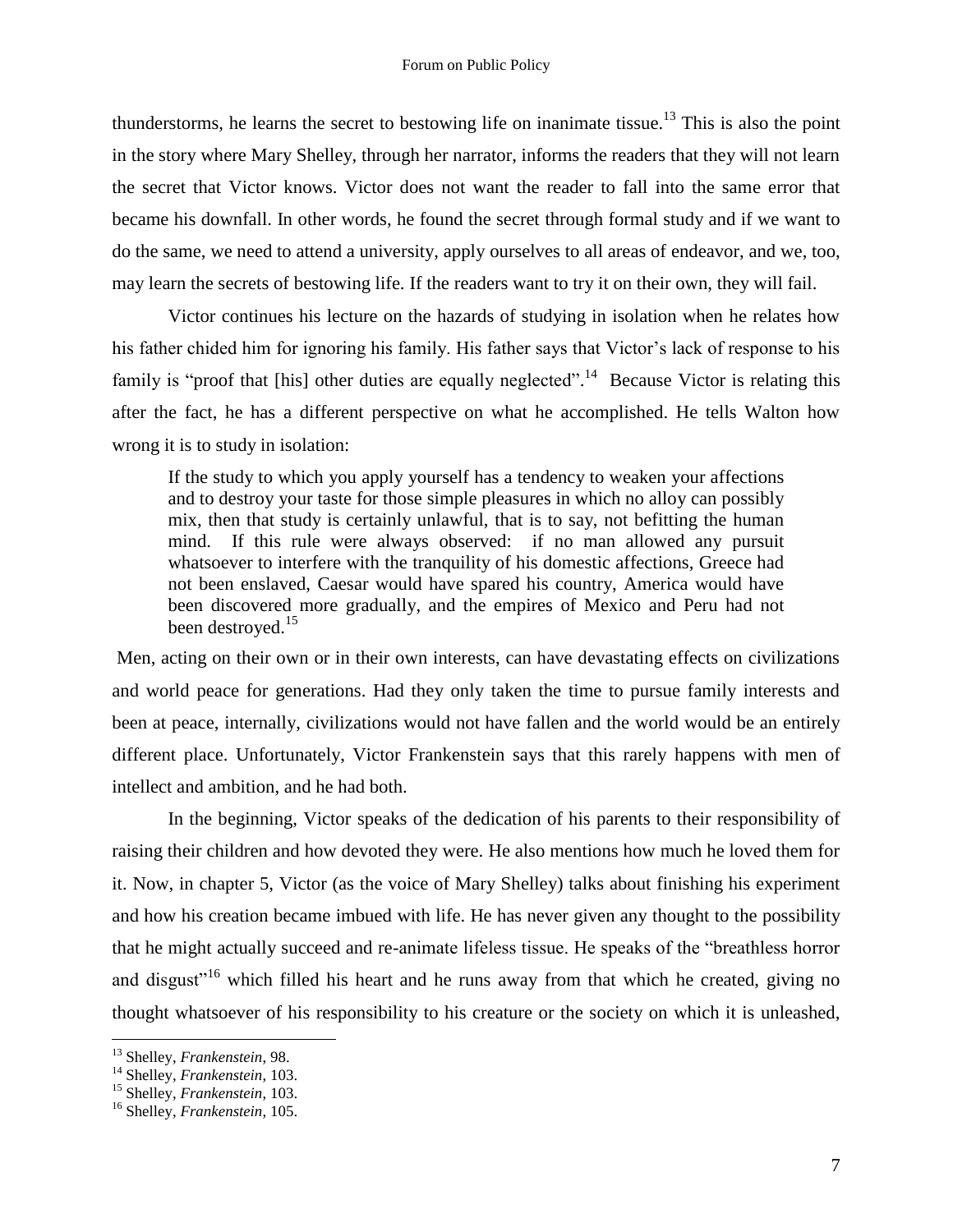but only his own horror, fear and loathing of that which he has created. Throughout the ages, men, upon viewing their new born children, are disgusted by the blood and gore that accompanies childbirth. Some men never completely recover from that trauma and leave all parenting to their wives. In like manner, Victor wanders all night and does not return to his lodging for fear that the creature is still there. It is only when he happens upon his friend, Henry Clerval, who has come to visit him, that Victor is forced to return to his apartments. He relief is palpable when he realizes that the creature is not there, so much so that he does not even care where it went or what happened to it. His connection with Clerval helps Victor to reconnect with his family and enables him to emotionally connect to his father, his brothers and to Elizabeth. It is the emotional connection that affords him the ability to appear to be calm and serene. However, it is an act and Clerval becomes very concerned with Victor and his state of mind when, upon realizing that the creature is not in the apartment, Victor becomes wild-eyed and laughs a "loud, unrestrained, heartless laughter".<sup>17</sup> He then relates to Walton that this was the start of a "nervous fever"<sup>18</sup> which forced him into confinement for several months. Clerval was his only companion during this time and nursed him back to health.

When Victor is almost completely recovered, Clerval gives him a letter from Elizabeth which he had been saving until Victor was well enough to read it. This letter is important in that it sets up the events which are to follow and which play such a significant part of Victor's blame in the deaths of Justine (the serving girl), William (his youngest brother), and Elizabeth. In the letter, Elizabeth refreshes Victor's memory (and informs the reader) that Justine "was a great favorite of yours",<sup>19</sup> and informs him how she returned home to care for her dying mother, and who only served to torment Justine and accuse Justine as the cause of the deaths of her brothers and sister. The old woman would vacillate between attacking Justine and begging her forgiveness. Justine was perceived as independent, while the old woman was isolated; neither was a condition that men would interpret as a good thing. Therefore, Justine was punished by her mother for isolating her and for becoming independent of her family. When the old woman dies, Justine returns to the Frankensteins and Elizabeth "assures [him] that I love her tenderly. She is very clever and gentle and extremely pretty".<sup>20</sup> Only the characteristics which men would find

<sup>17</sup> Shelley, *Frankenstein*, 109.

<sup>18</sup> Shelley, *Frankenstein*, 109.

<sup>19</sup> Shelley, *Frankenstein*, 113.

<sup>20</sup> Shelley, *Frankenstein*, 114.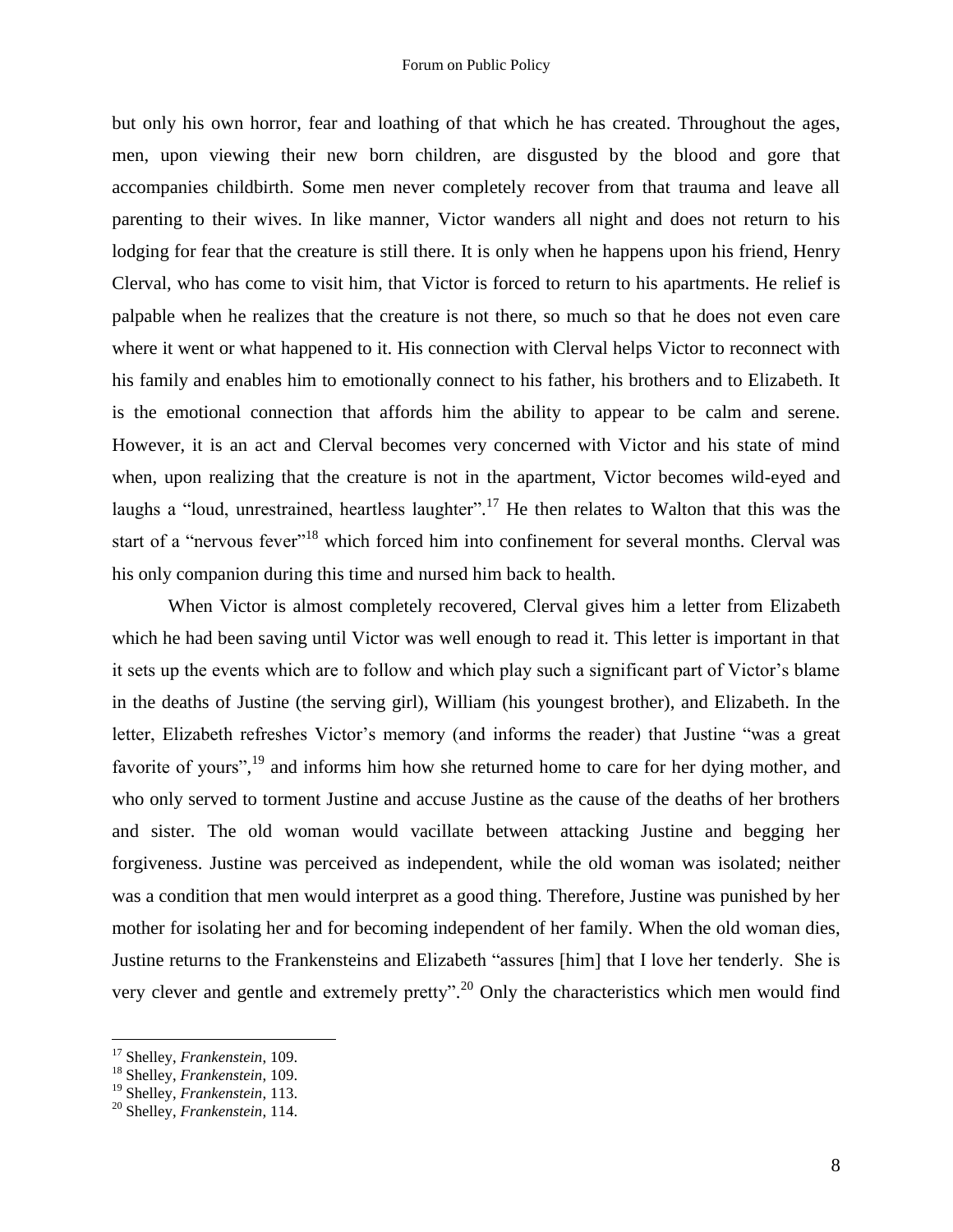attractive are emphasized: her gentleness and her beauty. Elizabeth also talks about William, Victor's youngest brother and, interestingly, whom the reader has never heard mentioned before. The reader learns that William is about five or six years old; is a beautiful, sweet child with excellent health. She then encourages Victor to write, even a short note, so that the family will be hopeful of his recovery.

After responding to Elizabeth's letter, Victor and Clerval take a short holiday in the mountains. Upon their return, Victor speaks of the peasants they meet and how everyone seems so joyful and it seems to infect him; his "own spirits were high, and [he] bounded along with feelings of unbridled joy and hilarity".<sup>21</sup> Victor's joy was not to last. When they (Victor and Clerval) returned to their rooms, Victor received a letter from his father who must impart some dreadful news. "William is dead!...he is murdered!"<sup>22</sup> When Victor returns to Geneva, it is already late and the gates to the city are already shut, so he resolves to visit the spot where William was murdered. Only much later, when the creature relates his story, is it revealed that the creature plants the valuable pin in Justine's pocket, which becomes the chief means of proving her guilt. She was in isolation, trying to look for the boy, and was locked out of the town gates. She had to pass the night by herself in a barn and was, thus, vulnerable to the evil trick played on her by the creature. As Victor says a prayer at the exact spot of William's murder, he thinks he sees a person of "gigantic stature"<sup>23</sup> and immediately recognizes the figure as his creation, knowing that he is the murdered of William. When he finally arrives at their home, he discusses the situation with his brother, Ernest, who informs him that Elizabeth, who previously blamed herself for William's death by allowing him to wear an expensive pin, is even more wretched "since the murderer has been discovered".<sup>24</sup> Victor immediately believes that they have discovered his creation and will, now, blame him for William's murder. He is actually relieved, to a degree, to find out that Justine is the accused. He knows she did not commit the murder and is convinced that she will never be found guilty. Elizabeth then entreats him to "find some means to justify my poor guiltless Justine".<sup>25</sup> Victor does assure Elizabeth that "She is innocent, my Elizabeth,…and that shall be proved; fear nothing, but let your spirits be cheered by the

<sup>21</sup> Shelley, *Frankenstein*, 118.

<sup>22</sup> Shelley, *Frankenstein*, 119.

<sup>23</sup> Shelley, *Frankenstein*, 123.

<sup>24</sup> Shelley, *Frankenstein*, 125.

<sup>25</sup> Shelley, *Frankenstein*, 127.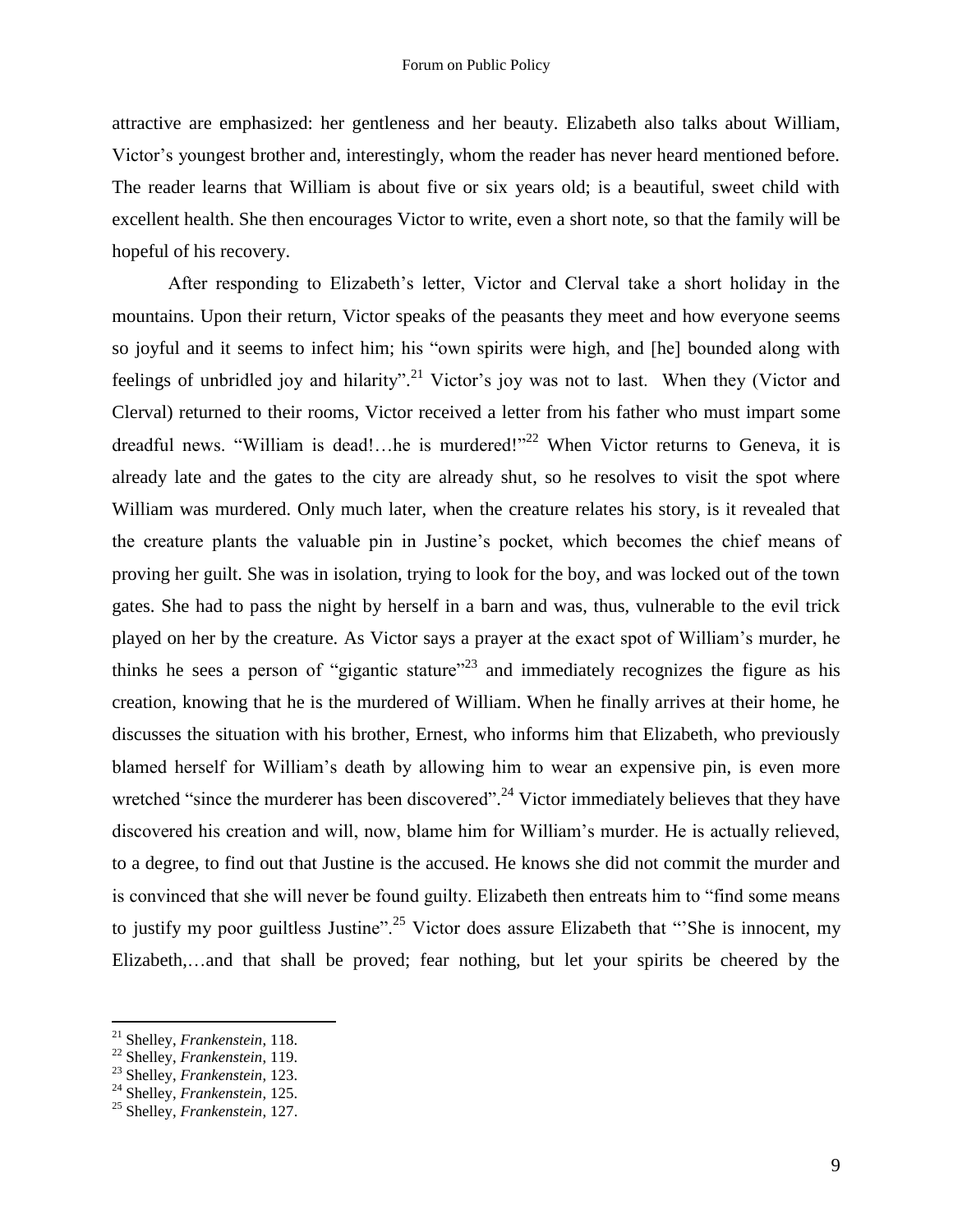assurance of her acquittal"<sup>26</sup> However, Victor never says a word in her defense. He believes that any words by him would be viewed as the "ravings of a madman"<sup>27</sup> since he cannot prove he made such a creature and he was not present at the time when William was murdered. When Justine is found guilty, Victor "rushe<sup>[5]</sup> out of the court in agony",<sup>28</sup> but he, again, never says a word in her defense. Victor shows that women cannot entirely rely on men for their salvation and cannot be relied upon to take responsibility for their actions. Therefore, he becomes guilty of the murder of William and of Justine by proxy. Women and children cannot count on Victor to shoulder his responsibility and, thus, Justine was executed for a murder she did not commit. The day before her execution, Elizabeth and Victor visit Justine, and Elizabeth swears to fight the conviction and to melt the hearts of the judges so that they see the truth. Justine consoles her and tells her that she can accept her fate and that Elizabeth should "Learn from me, dear lady, to submit in patience to the will of heaven!",<sup>29</sup> and, still, Victor says nothing.

Instead of speaking out, Victor feels remorse until he rationalizes that he did nothing wrong; it was the creature who committed these depraved acts, and he decides that he is justified in his anger and desire to kill what he had made. At the same time, Elizabeth becomes despondent and, when Victor says that they rely on her to lift the mood of their father and of the entire household, she replies, in part, that her view of the world has changed since the "miserable death of Justine Moritz<sup>"30</sup> and that "men appear to me as monsters thirsting for each other's blood<sup>"31</sup> as they act on their own interests. This is a foreshadowing of the events which will lead to her own murder.

At this point of the story, Mary Shelley gives the reader an interlude of a Romantic nature. This serves two purposes. One purpose is that it shows that, while Victor expounds on his agony over the events which have taken place, he does not stay to comfort those who are most affected: his family. Instead, he takes the time to leave and to go wandering in the mountains amid the beauty of nature. He remarks that,

the weight upon my spirit was sensibly lightened as I plunged yet deeper in the ravine of Arve. The immense mountains and precipices that overhung me on every side, the sound of the river raging among the rocks, and the dashing of the

<sup>26</sup> Shelley, *Frankenstein*, 127.

<sup>27</sup> Shelley, *Frankenstein*, 128.

<sup>28</sup> Shelley, *Frankenstein*, 131.

<sup>29</sup> Shelley, *Frankenstein*, 134.

<sup>30</sup> Shelley, *Frankenstein*, 138.

<sup>31</sup> Shelley, *Frankenstein*, 138.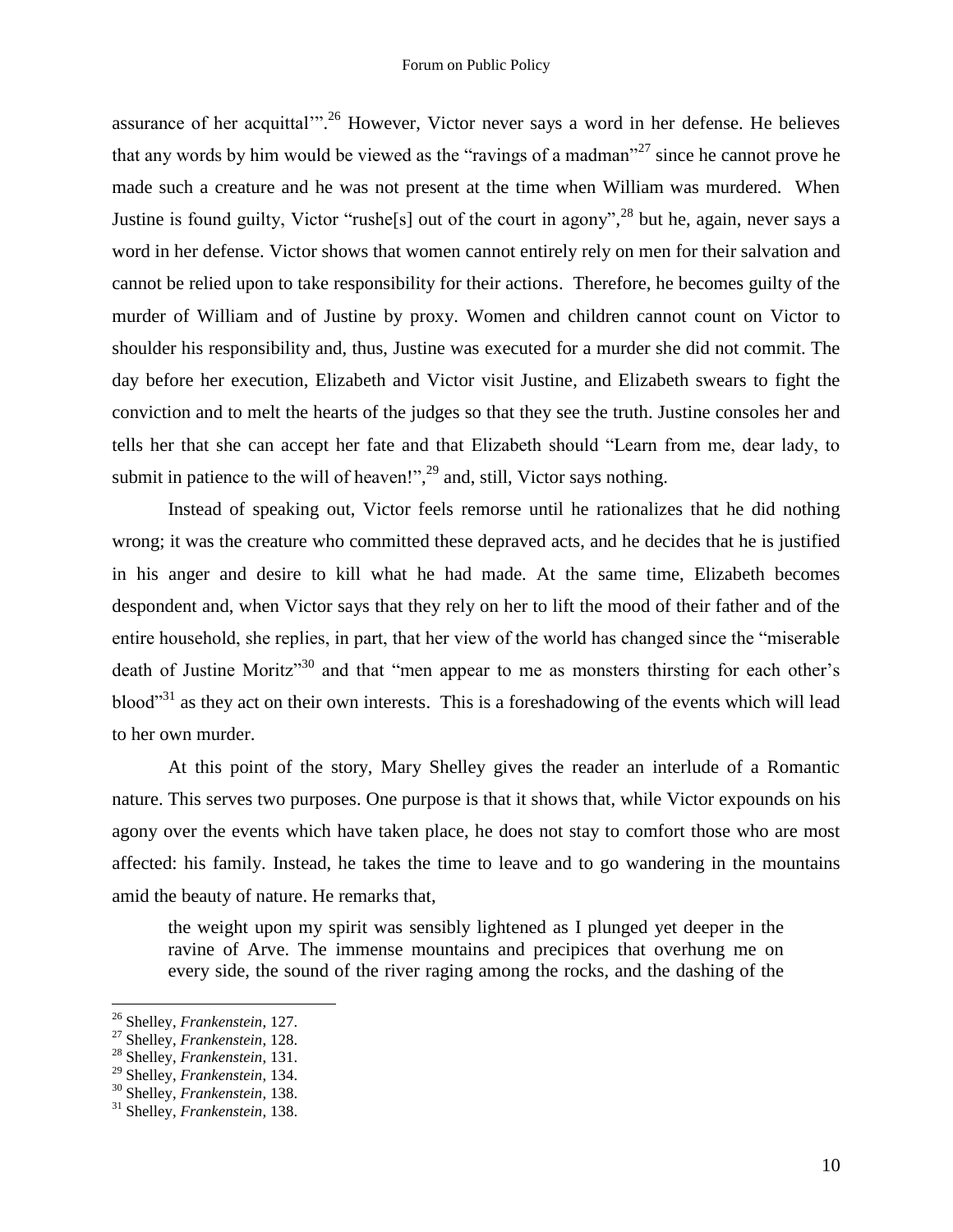waterfalls around, spoke of a power mighty as Omnipotence—and I ceased to fear or to bend before any being less almighty than that which had created and ruled the elements, here displayed in their most terrific guise…But [the beauty] was augmented and rendered sublime by the mighty  $Alps.^{32}$ 

It is a sharp contrast to the horror of the events from which Victor is running and from which none of the others can escape. He remarks on the Natural Beauty, which is God-given which is in sharp contrast to Unnatural Ugliness, which is man-made.

This, also, shows the selfish nature of Victor and how only his comfort matters. Likewise, it reminds the reader of Romantic literature and the blissful, happy stories where no one is ever permanently hurt and the stories end happily. The reader is almost lulled into believing that this story could still have a happy ending.

Mary Shelley begins Chapter Ten along the same lines. Victor is awed by the beauty of the mountains and even states that the mountains "bade"<sup>33</sup> him to be at peace. That peace is short-lived because Victor's creature finds him in the mountains and asks Victor to hear him out before Victor gives vent to his hatred for his creation. The creature shows more compassion for Victor than Victor does for his creation. However, the creature (who is never even given a name) chastises Victor and reminds him of his duty.

You, my creator, detest and spurn me, thy creature, to whom thou art bound by ties only dissoluble by the annihilation of one of us. You purpose to kill me. How dare you sport thus with life? Do your duty towards me, and I will do mine towards you and the rest of mankind. If you will comply with my conditions, I will leave them and you at peace; but if you refuse, I will glut the maw of death, until it be satiated with the blood of your remaining friends.<sup>34</sup>

Victor agrees to hear him out and they travel to a cabin where the creature relates everything that happened to him after he was imbued with life. His recitation on how he found himself alone, without a means to articulate his wants and needs, without friends, without food or clothing sufficient to protect him from the cold, and how miserable he found himself to be, and how he finally just sat down and wept because he knew nothing, is a means for the reader to acquire feelings for the creature and to understand the cruelty of Victor in leaving the creature to fend for himself while knowing nothing.

The recitation is quite lengthy and is striking in how articulate the creature has become. He relates how he grew and learned to express himself, feed himself, read, write, love and hate.

<sup>32</sup> Shelley, *Frankenstein*, 140.

<sup>33</sup> Shelley, *Frankenstein*, 142.

<sup>34</sup> Shelley, *Frankenstein*, 145.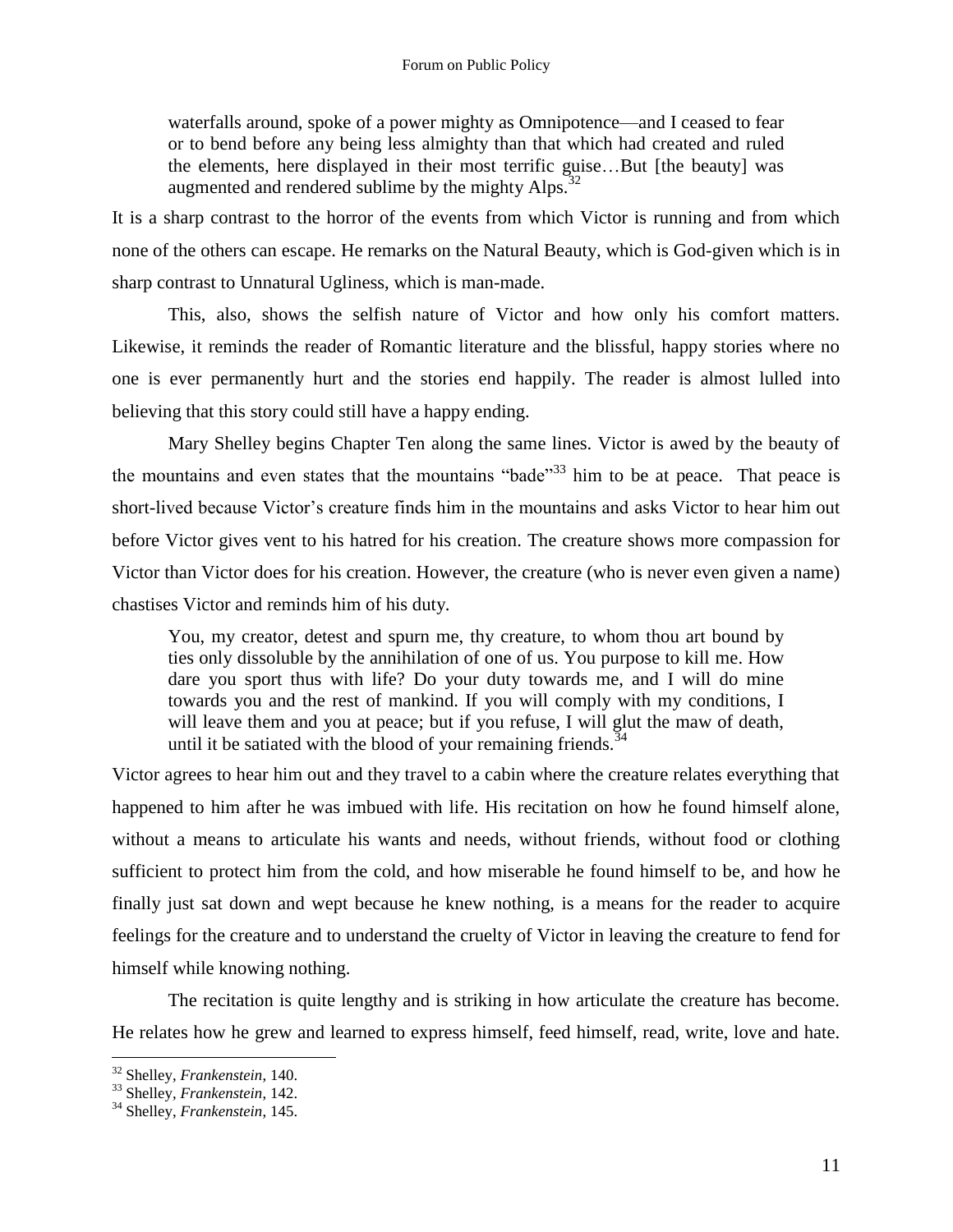He is not a mindless killing machine. He is not the creature of the Hollywood movies who is portrayed by Boris Karloff. That creature kills by accident, but is still deemed a menace to be hunted down and killed. Mary Shelley's creature does not intend to kill, at first. When he first happens upon William, he even tells him, "I do not intend to hurt you; listen to me".<sup>35</sup> It is only when William reveals that he is a Frankenstein that the creature tells him, "You belong to my enemy—to him towards whom I have sworn eternal revenge; you shall be my first victim".<sup>36</sup> He also reveals how he gave Justine the pin which proved to convict her of William's murder. Victor now knew for certain what he, before, had surmised.

At the end of his story, the creature tells Victor the only thing that he wants from Victor, and that he will leave humanity to itself, if Victor will grant his request. He wants Victor to create a companion for him, a mate. He demands it as a right as the creation of Victor. He says that Victor owes it to him and Victor cannot refuse. This is reminiscent of the fall of Adam and Eve in Genesis. It is when God says that it is not good for man to be alone that He makes woman and the woman becomes the means to man's downfall. Victor does refuse because of his belief that women can be the root of men's problems, and they wrangle back and forth for a while until the creature says: "What I ask of you is reasonable and moderate; I demand a creature of another sex, but as hideous as myself: the gratification is small, but it is all that I can receive, and it shall content me".<sup>37</sup> Victor considers his request and the creature gives Victor further incentive by stating: "My food is not that of man; I do not destroy the lamb and the kid to glut my appetite; acorns and berries afford me sufficient nourishment".<sup>38</sup> He promises that he and his companion will go to the wilderness in South America and that no one will ever hear from them again. South America signifies the New World where the New Man and New Woman can live out their lives in their Garden of Eden. Victor argues against it saying that the creature will then have a companion to aid him in his destruction of humanity. The creature assures Victor that all hate and vengeance will have fled from him and that he would eventually die, at peace, without cursing his maker. Victor finally relents and says he will do what the creature asks if the creature will swear a solemn oath to which the creature readily agrees.

<sup>35</sup> Shelley, *Frankenstein*, 187.

<sup>36</sup> Shelley, *Frankenstein*, 187.

<sup>37</sup> Shelley, *Frankenstein*, 191.

<sup>38</sup> Shelley, *Frankenstein*, 191.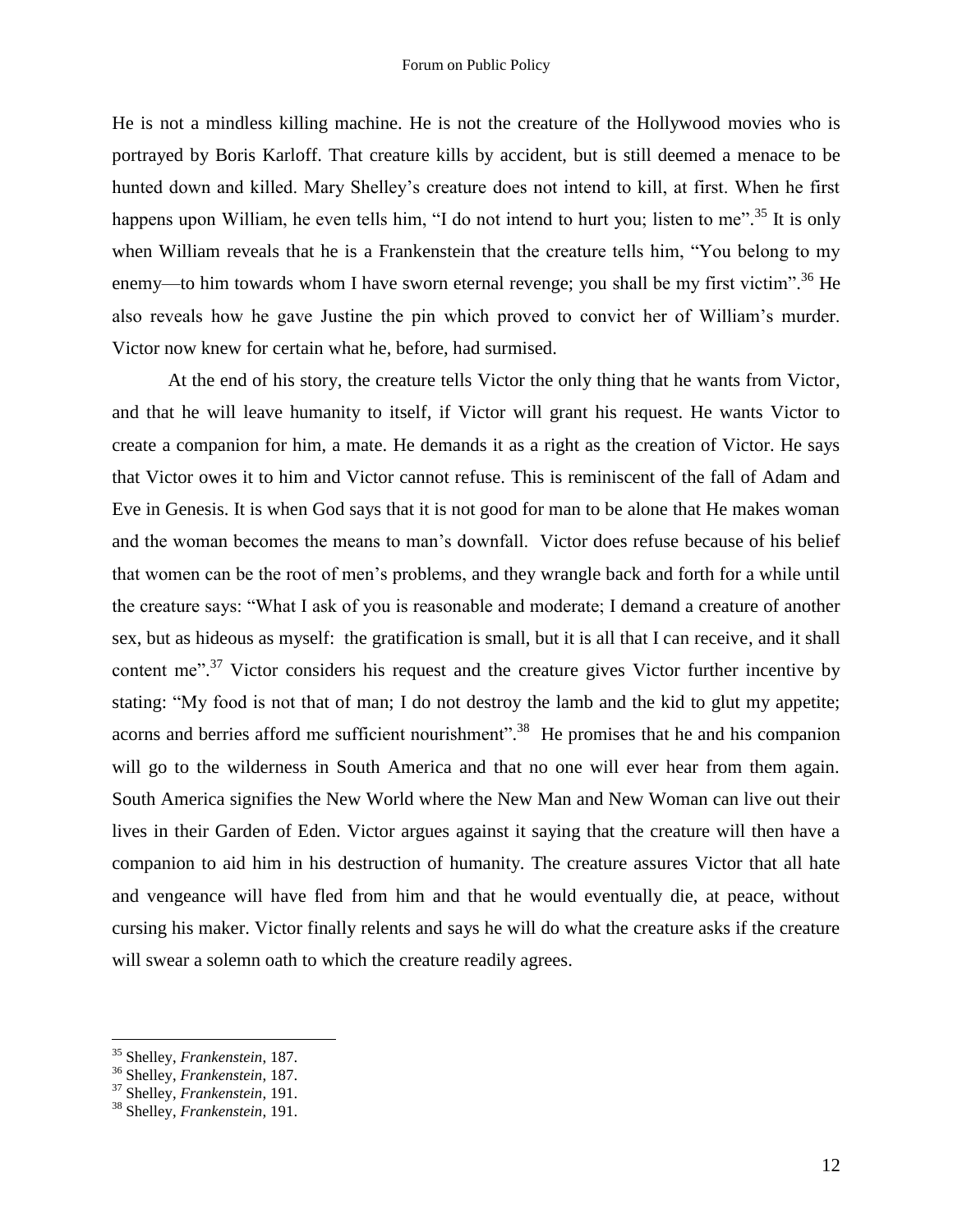Upon his return to his home, Victor puts off his promise, day after day, week after week. His father finally talks to him about Elizabeth and how their marriage would make him very happy. Victor agrees, but decides that he should take a journey before embarking on his marriage to Elizabeth.This echoes the popular non-fiction of the time in that young men, of breeding, often went on a tour before settling down and, upon their return, wrote up their adventures and women avidly read these books because they would never be allowed similar adventures. However, he lets the reader, through Walton, know that his real reason for the journey to England is to fulfill his promise to the creature. By the time the reader gets through reading the travelogue through Germany and England, to the environs of Edinburgh in Scotland, the reader is once again lulled into believing that Victor will finally fulfill his promise, the creature will depart with his mate forever, and Victor and Elizabeth will finally marry and live happily ever after. This is not to be.

Victor exiles himself to a barren island which only had three huts on the entire land area, and it is here that Victor retreats to fulfill his promise to his creature. He talks about how he has such mixed feelings concerning his work. He vacillates between eager hope and obscure foreboding of evil.<sup>39</sup> As he nears completion of the female, he happens to look out of the window and sees the creature watching him. He reads into the creature's expression something that seems a bit contrived. Victor says:

I saw by the light of the moon the daemon at the casement. A ghastly grin wrinkled his lips as he gazed on me, where I sat fulfilling the task which he had allotted to me…As I looked on him, his countenance expressed the utmost extent of malice and treachery. I though with a sensation of madness on my promise of creating another like to him, and trembling with passion, tore to pieces the thing on which I was engaged. The wretch saw me destroy the creature on whose future existence he depended for happiness, and with a howl of devilish despair and revenge, withdrew. $40$ 

Victor does not seem to recognize that his creature is only evil because of his actions toward the creature. If he is evil, it is because Victor never shouldered his responsibility. If the creature is devilish in his despair and threatens revenge, it is only because Victor denies him of the one thing that can make him happy and the one thing that Victor prizes above all other gifts—a woman of his own. Victor has claimed Elizabeth as his prize, his gift, his and his alone, since he was a young boy. The creature is asking of his creator nothing less and Victor, within moments of fulfilling his promise, destroys the female right in front of the creature. He should expect

<sup>39</sup> Shelley, *Frankenstein*, 209.

<sup>40</sup> Shelley, *Frankenstein*, 211.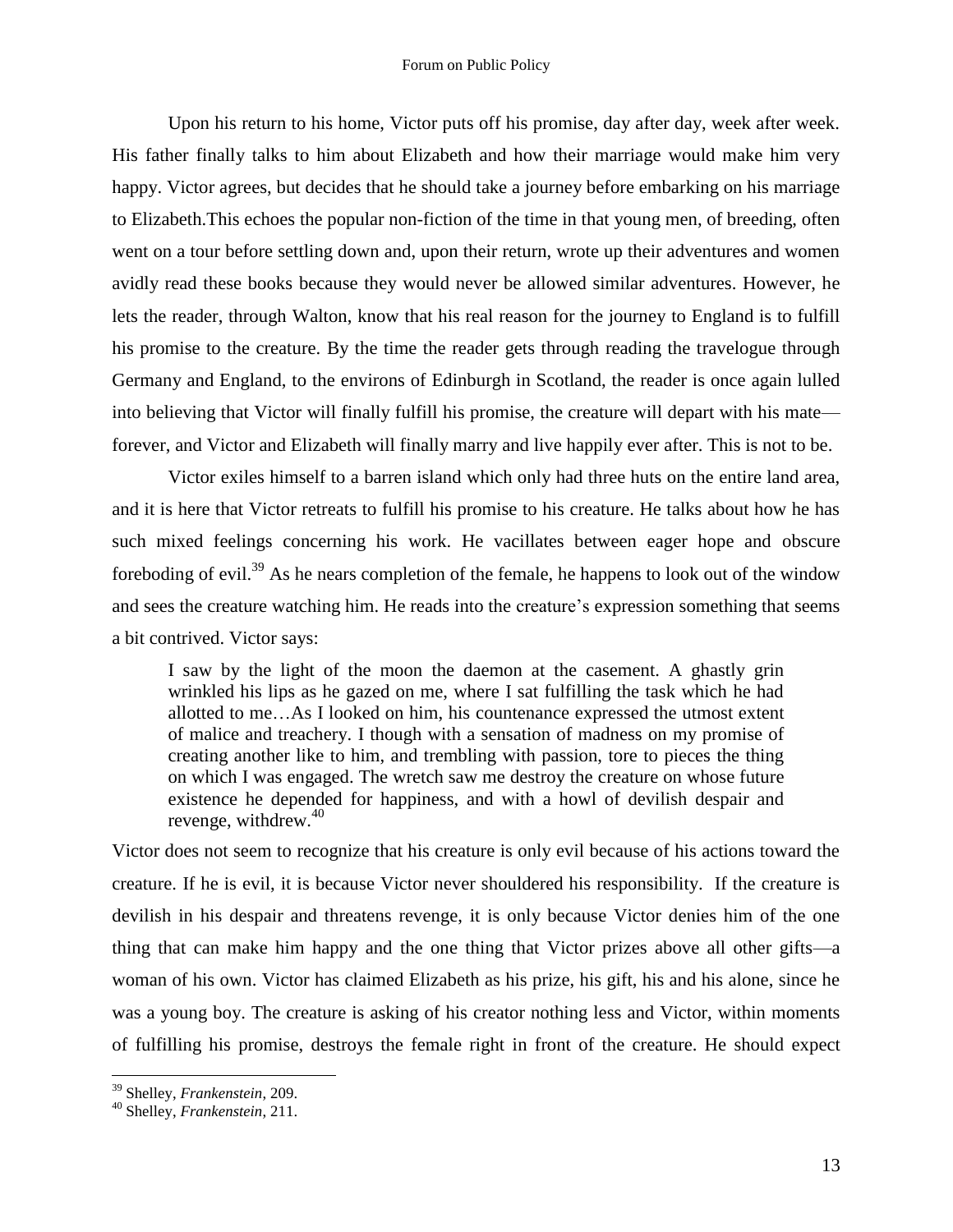nothing less than total and complete revenge, but he seems surprised that the creature vows revenge. He does not seem to understand the nature of the revenge, even when the creature tells him, "I go; but remember, I shall be with you on your wedding-night".<sup>41</sup> The creature has a few more things in store for Victor before he fulfills his promise.

On leaving the island, Victor finds the sailing difficult and by the time he reaches shore, he is confused and unsure of where he has landed. The townspeople take this as a sign that Victor is the murderer of a stranger to their shores. The magistrate insists that Victor is shown the body of the victim. Victor gazes on the body of his dear friend Henry Clerval and falls into a nervous fever that last for two months. When he finally awakens to his surroundings, the magistrate informs Victor that he has a visitor. Victor assumes it is the creature and says, "Oh! Take him away!", $42$  which the magistrate takes as a sign of Victor's guilt in the murder of Clerval. It is only when Victor is told that the visitor is his father does he seem excited and pleased that his father was there. His father obtains his release, but tells Victor that he must come home and marry Elizabeth as soon as possible. During the voyage home, the two have a long time to converse and share what has transpired. Victor still hides the truth from his father about his creature, but tells his father of Justine's innocence. It is a strange declaration from the reader's standpoint, since the reader knows that Victor is guilty of Justine's death, William's death and Clerval's death, as surely as if he had strangled them himself. Of Justine he says, "Justine, poor unhappy Justine, was as innocent as I, and she suffered the same charge; she died for it; and I am the cause of this—I murdered her. William, Justine, and Henry—they all died by my hands".<sup>43</sup> However, whenever his father pressed him for an explanation, Victor "avoided explanation and maintained a continual silence concerning the wretch I had created",<sup>44</sup> not because he feared retribution or that people would loathe him, but because he feared that people would call him mad.

Victor writes a letter to respond to one from Elizabeth. He has some foreboding about his marriage to Elizabeth and assumes that the creature is going to kill him on his wedding night. In spite of that he assures Elizabeth that they will marry soon after he arrives home. He decides that he wants to confess all to Elizabeth so he tells her that "I will confide this tale of misery and

<sup>41</sup> Shelley, *Frankenstein*, 213.

<sup>42</sup> Shelley, *Frankenstein*, 224.

<sup>43</sup> Shelley, *Frankenstein*, 229.

<sup>44</sup> Shelley, *Frankenstein*, 230.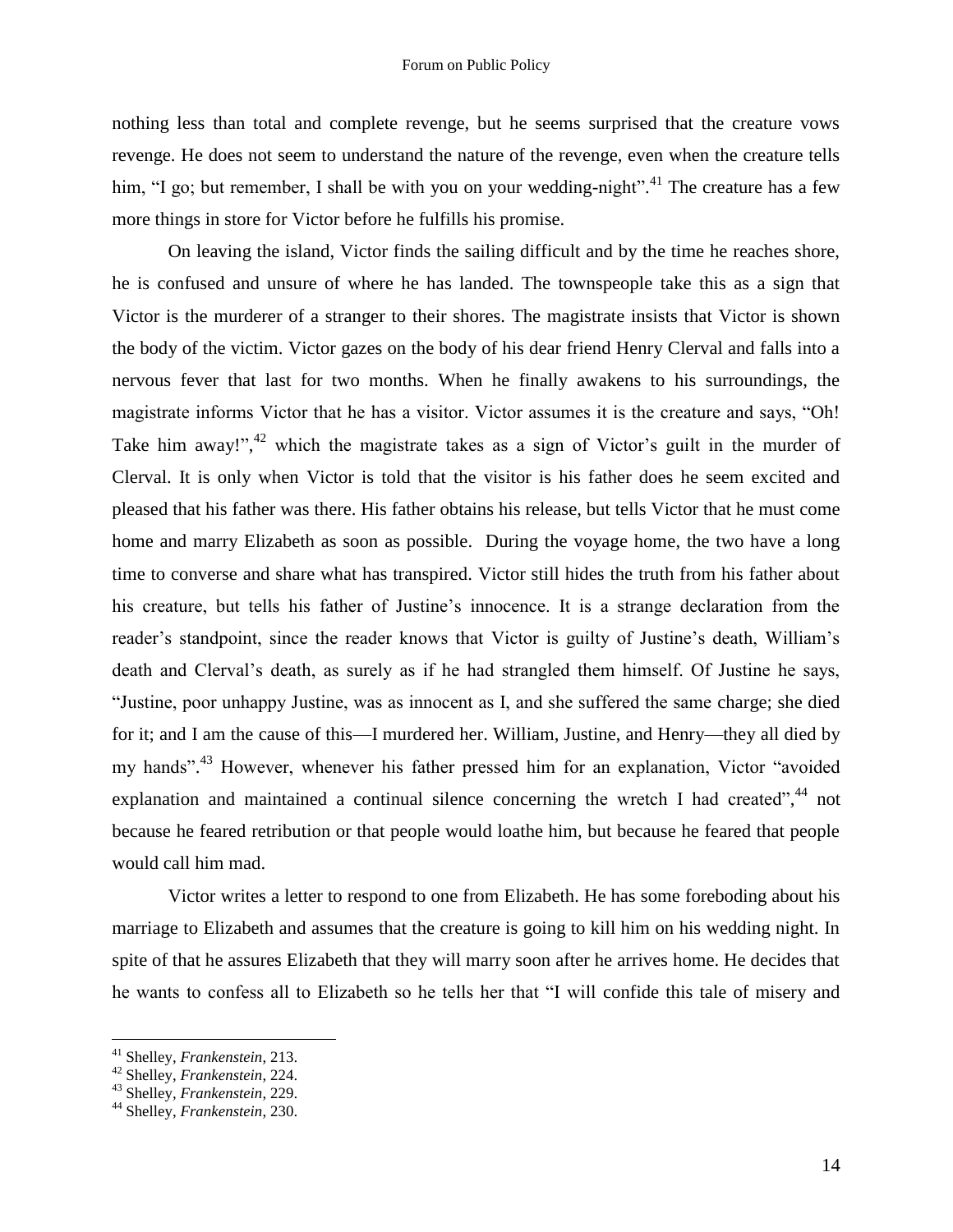terror to you the day after our marriage shall take place, for, my sweet cousin, there must be perfect confidence between us. But until then, I conjure you, do not mention or allude to it".<sup>45</sup> He does not even give her the chance to reject him first. He won't tell her until the day after they are married when he knows that the creature has promised to be with him on his wedding night. Victor believes that he won't have to tell Elizabeth because, by the day after the wedding, he thinks he will be dead; a truly cowardly way out of the dilemma.

Elizabeth spends the period before the wedding trying to boost Victor's spirits and the wedding day is beautiful and Elizabeth comforts Victor again by saying,

Be happy, my dear Victor…; there is, I hope, nothing to distress you; and be assured that if a lively joy is not painted in my face, my heart is contented. Something whispers to me not to depend too much on the prospect that is opened before us, but I will not listen to such a sinister voice…What a divine day! How happy and serene all nature appears!<sup>46</sup>

Elizabeth has foreshadowed that all will not be well, but she tries to inject the Romantic feelings that nature is serene and the day given by God. If that is the case then they must be happy and they will always be happy. If the book had ended at that moment, it would have been a novel worthy of Jane Austen and the Romantic poets. If it had ended with the death of Victor Frankenstein, the reader would have been able to say, "oh well, he got what he deserved." It does not end at that moment or in that manner. Instead, Mary Shelley insists that Victor remain ever vigil to the possibility of the creature coming after him. To that end, Victor carries a pistol close to his breast in order to be ready. He lets Elizabeth retire to their room and he continues to pace and fret when he hears "a shrill and dreadful scream. It came from the room into which Elizabeth had retired".<sup>47</sup> When Victor rushes into the room, Elizabeth is dead and lying in a position which is reminiscent of Fuseli's Romantic painting of "The Nightmare."

She was there, lifeless and inanimate, thrown across the bed, her head hanging down and her pale and distorted features half covered by her hair. Every where I turn I see the same figure—her bloodless arms and relaxed form flung by the murderer on its bridal bier. Could I behold this and live? Alas! Life is obstinate and clings closest where it is most hated. For a moment only did I lose recollection: I fell senseless on the ground.<sup>48</sup>

<sup>45</sup> Shelley, *Frankenstein*, 233.

<sup>46</sup> Shelley, *Frankenstein*, 236.

<sup>47</sup> Shelley, *Frankenstein*, 230.

<sup>48</sup> Shelley, *Frankenstein*, 239.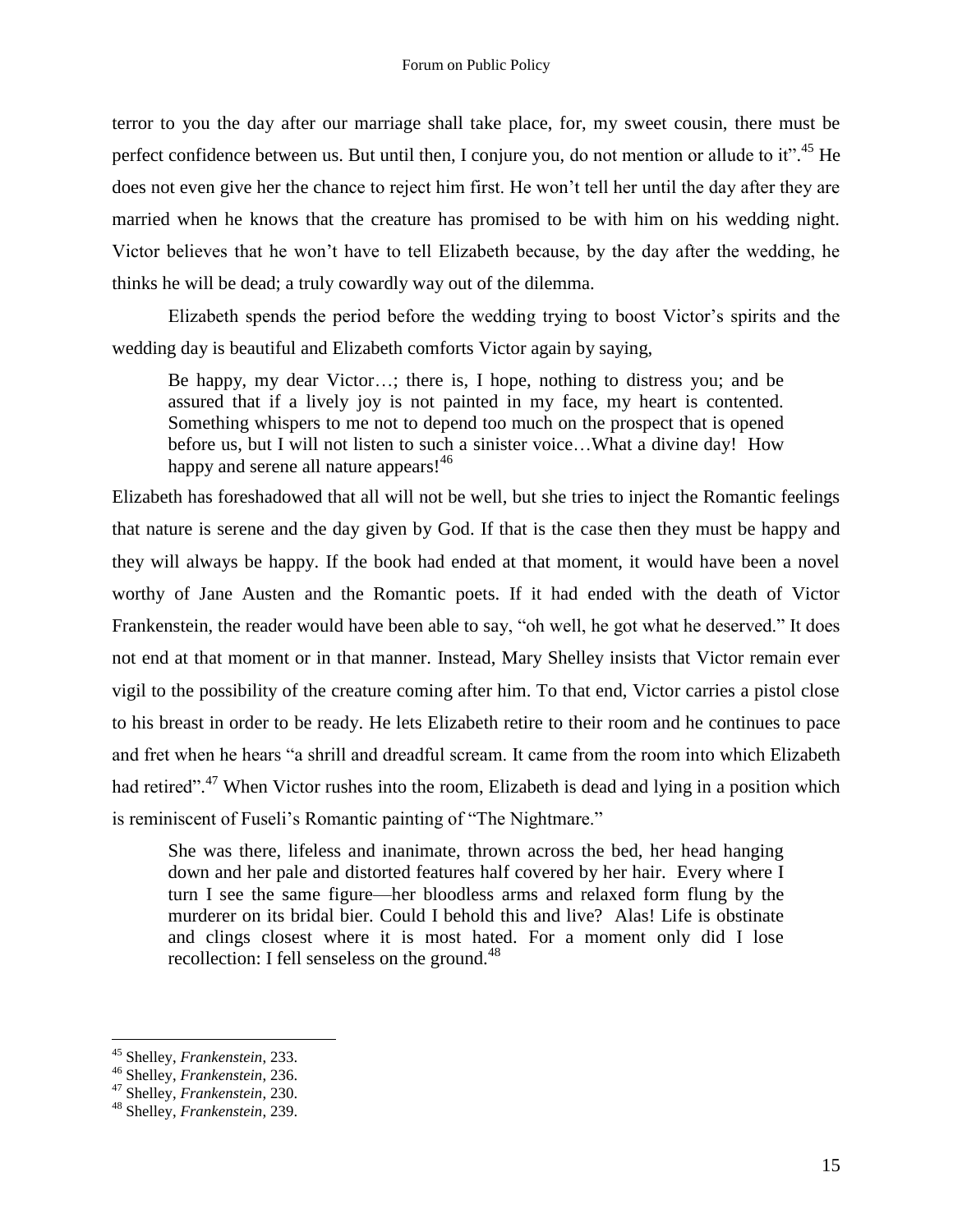The creature looks in the window and points toward Elizabeth and seems to jeer. Victor faints and upon recovering himself he reflects on the deaths the creature has caused and concludes that no one that he cares about is safe. Therefore, he rushes home to make sure they are safe.

Victor does not seem overly emotional in either direction from losing Elizabeth to finding his father and brother still alive. Instead he seems more concerned that

Nothing is so painful to the human mind as a great and sudden change. The sun might shine or the clouds might lower; but nothing could appear to me as it had done the day before. A fiend had snatched from me every hope of future happiness; no creature had ever been so miserable as I was; so frightful an event is single in the history of man.<sup>49</sup>

Victor is all about Victor, but does seem to have some compassion when he tells his father of Elizabeth's death. The old man is inconsolable and dies in Victor's arms a few days later.

Frankenstein is now rushing his story to Walton and tells how he has pursued the creature to the ends of the Earth, but now he is dying and the creature will have his final revenge. In the midst of this narration, Victor is still able to find some joy in the world. He says how his life is hateful to him, but he is able to find joy in sleep.

…it was during sleep alone that I could taste joy. O blessed sleep! Often, when most miserable, I sank to repose, and my dreams lulled me even to rapture. The spirits that guarded me had provided these moments, or rather hours, of happiness that I might retain strength to fulfill my pilgrimage.<sup>50</sup>

He is so driven by vengeance that he has lost sight of the fact that he is solely responsible for the carnage the creature leaves in his wake. He vows vengeance but has no way to fulfill it. He wants to torture his creature to death and fails to realize that by creating him, abandoning him, and shunning him, he and he alone has tortured his creation for his entire life. To top that off, he denied him a companion. It is only on his deathbed that Victor finally acknowledges that he had a responsibility toward his creation, but then he still qualifies it saying that his duty was more toward the "beings of my own species"<sup>51</sup> and still calls the creature evil with "unparalleled" malignity and selfishness".<sup>52</sup>

When the creature confronts the lifeless body of Victor Frankenstein, he shows that he has more understanding of his plight than Victor ever did. The creature tells Walton that he suffered agonies and remorse and even felt pity for Frankenstein until Victor decided to marry

<sup>49</sup> Shelley, *Frankenstein*, 241*.*

<sup>50</sup> Shelley, *Frankenstein*, 247.

<sup>51</sup> Shelley, *Frankenstein*, 259.

<sup>52</sup> Shelley, *Frankenstein*, 259.